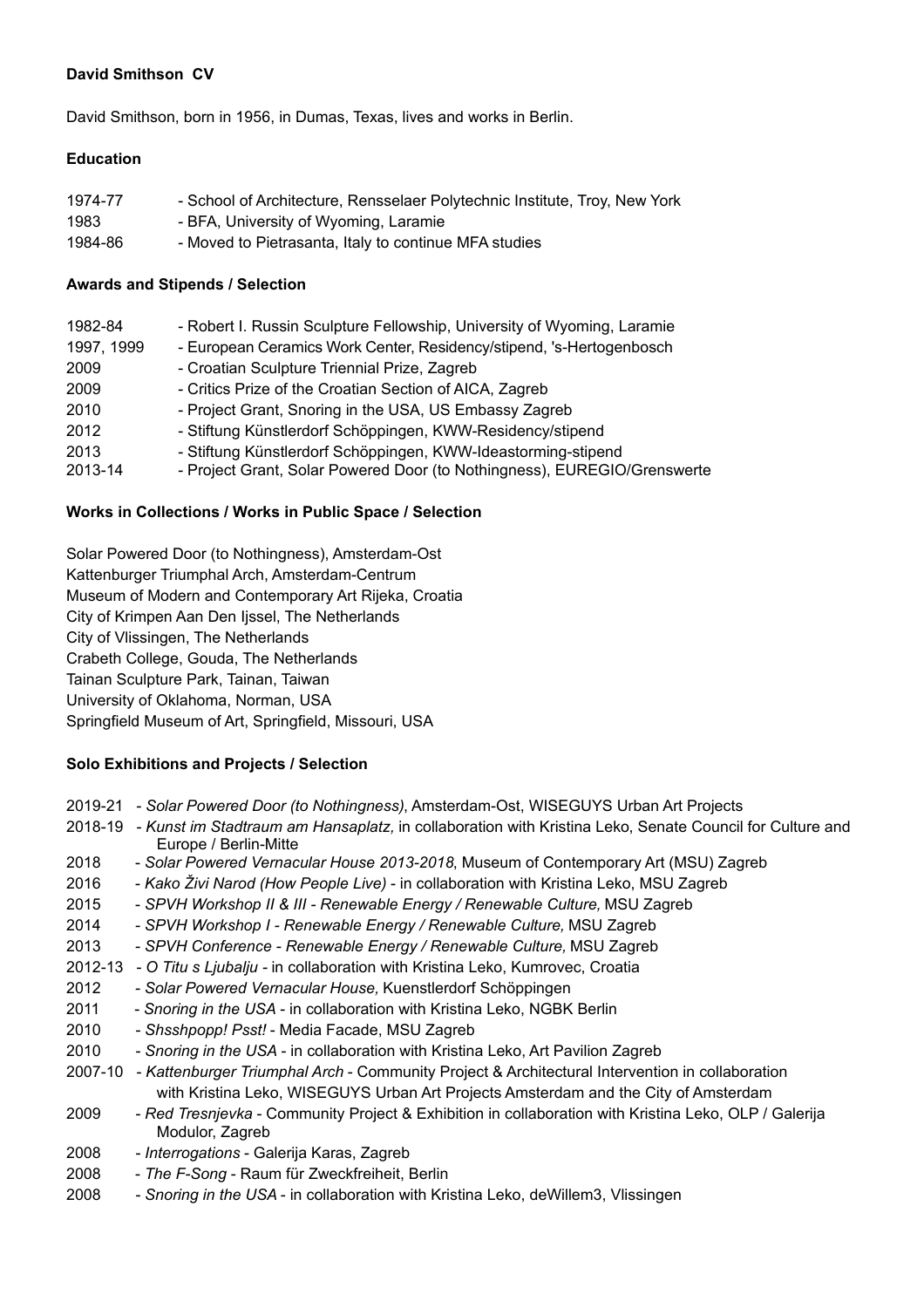- 2008 *Burning Boots* Galerie Löhrl, Mönchengladbach
- 2007 *Missing Monuments* in collaboration with Kristina Leko, Institut für Kunst im öffentlichen Raum Steiermark, Graz
- 2007 *The F-Song* Croxhapox, Gent
- 2006 *Bach Backwards* Pecci Museum, Prato
- 2006 *Bach Backwards* Galerija PM, Zagreb
- 2004 *Burning Boots, etc.* Galerie Martin Kudlek, Cologne
- 2004 *Life is so perfect, 'Scapes* deWillem3, Vlissingen
- 2003 *Burning Boots/Defining Moments* in collaboration with J. Symons, Moltkerei Werkstatt, Cologne
- 2002 *Burning Boots/Defining Moments* in collaboration with J. Symons, Galerija M. Kraljevic, Zagreb
- 2002 *Burning Boots* interno&dumdum, Bologna
- 1999 *Hakenovsky's Little Nap* Moltkerei Werkstatt, Cologne
- 1997 *Das Glauben, das Wissen und der Zweifel* in collaboration with B. Gruber and U. Tillmann, Watertoren H.K., Vlissingen
- 1993 Phoebus, Rotterdam
- 1990 Trammell Crow Center, Dallas, Texas

#### **Group Exhibitions, Projects, Screenings / Selection**

| 2018-21 | - examples to follow!, Bonn, Erfurt, Jerusalem                                       |
|---------|--------------------------------------------------------------------------------------|
| 2014-17 | - examples to follow!, Essen, Lima, Mecklenburg-Vorpommern, Valparaiso               |
| 2014    | - Testlauf, Künstlerdorf Schöppingen                                                 |
| 2014    | - GrensWerteWeltAusstellung, Rheine                                                  |
| 2013    | - examples to follow!, Sao Paolo, Puebla                                             |
| 2012    | - Labor Berlin 12 - Drifting, Haus der Kulturen der Welt, Berlin                     |
| 2011-12 | - examples to follow!, Virginia Haus, Hamburg, Mumbai, Beijing                       |
| 2010    | - The more I look, the more I see - Galerija Galzenica, Velika Gorica, Croatia       |
| 2010    | - BUK - Galerija Waldinger, Osijek, Croatia                                          |
| 2009    | - Croatian Sculpture Triennial - Academy of Sciences and Art, Zagreb                 |
| 2008    | - Art Basel Videotheque - Galerie Löhrl, Basel                                       |
| 2007    | - Art Cologne - New York Sculptors Guild, Cologne                                    |
| 2006    | - Surrealism - Museum of Modern and Contemporary Art Rijeka, Croatia                 |
| 2006    | - De Smederij Festival '06 - Heerlen, The Netherlands                                |
| 2006    | - Videominuto - Pecci Museum, Prato                                                  |
| 2006    | - Le Mépris - Mediamatic, Amsterdam                                                  |
| 2005    | - Köln Kunst - Galerie Martin Kudlek, Cologne                                        |
| 2004    | - Arizona International Film Festival - Tucson, Arizona                              |
| 2004    | - News from Home - The White Box/Annex, New York                                     |
| 2004    | - Art Cologne - Galerie Martin Kudlek, Cologne                                       |
| 2004    | - Rheinschau - RheinForum, Cologne                                                   |
| 2003    | - Art Brussels - Galerie Martin Kudlek, Cologne                                      |
| 2003    | - Paris Photo - Galerie Martin Kudlek, Cologne                                       |
| 2003    | - The Gladys Crane Mountain Plains Film Festival - Universty of Wyoming, Laramie     |
| 2002    | - 16th International Photoszene - Cologne                                            |
| 2002    | - 40th Polyphonix Festival of Polypoetry and Multimedia Art - Centre Pompidou, Paris |
| 2000    | - Gegen den Strich - Sammlung Mies, Museum Ludwig, Cologne                           |
| 1998    | - Malerei jenseits der Malerei - Ursula-Blickle-Stiftung, Kraichtal, Germany         |
| 1998    | - Artbridge - Kunstverein Hürth, Cologne-Hürth                                       |
| 1997    | - Arkadia-Südlichen Ort - Galerie Joachim Blüher, Cologne                            |
| 1996    | - Essendelikatessen - Galerie Joachim Blüher, Cologne                                |
| 1994    | - Kunst in der Abtei - Cologne-Brauweiler                                            |
| 1992    | - Op persoonlijke titel - Aleph, Almere, The Netherlands                             |
| 1992    | - Protectors - Bloom Galerie, Amsterdam                                              |
| 1991    | - Torenhoog - Esplanada, Eindhoven, The Netherlands                                  |
|         |                                                                                      |
|         |                                                                                      |